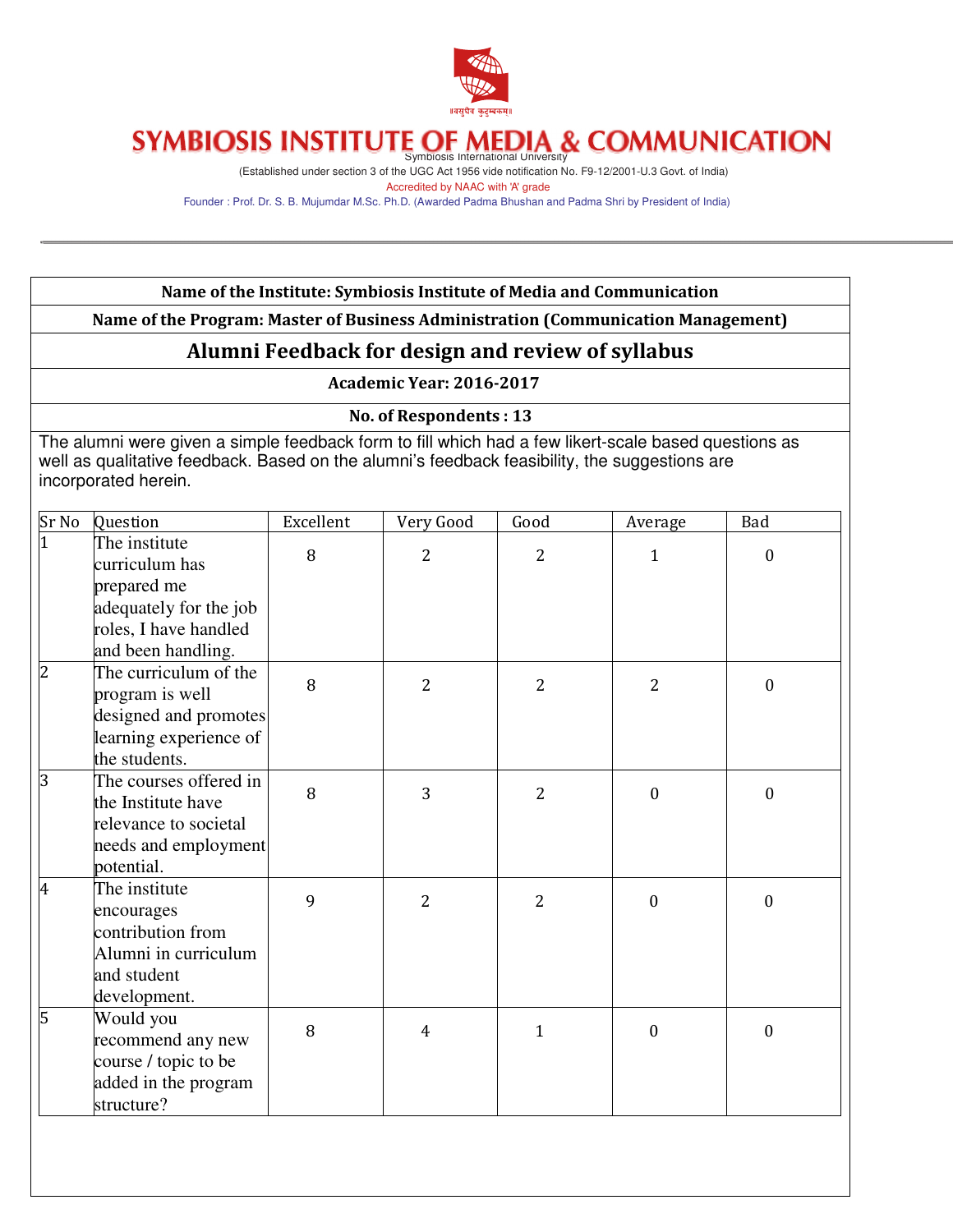| <b>Summary of Feedback Analysis and Action Taken:</b> |                                                           |                                                                                                   |  |  |  |  |  |
|-------------------------------------------------------|-----------------------------------------------------------|---------------------------------------------------------------------------------------------------|--|--|--|--|--|
| Sr. No                                                | <b>Particulars / Action Point</b>                         | <b>Action Taken</b>                                                                               |  |  |  |  |  |
|                                                       | Possibly some courses on finance, equity<br>and diversity | Management Accounting course is reflected in<br>2020-2022 programme structure, with these topics. |  |  |  |  |  |

Behaus

Prof. Sneha Gore Mehendale Dr. Ruchi Jaggi Name and Signature of<br>Faculty In Charge / Coordinator

Ruchi Jag $\dot{r}$ 

Name and Signature of Director

٦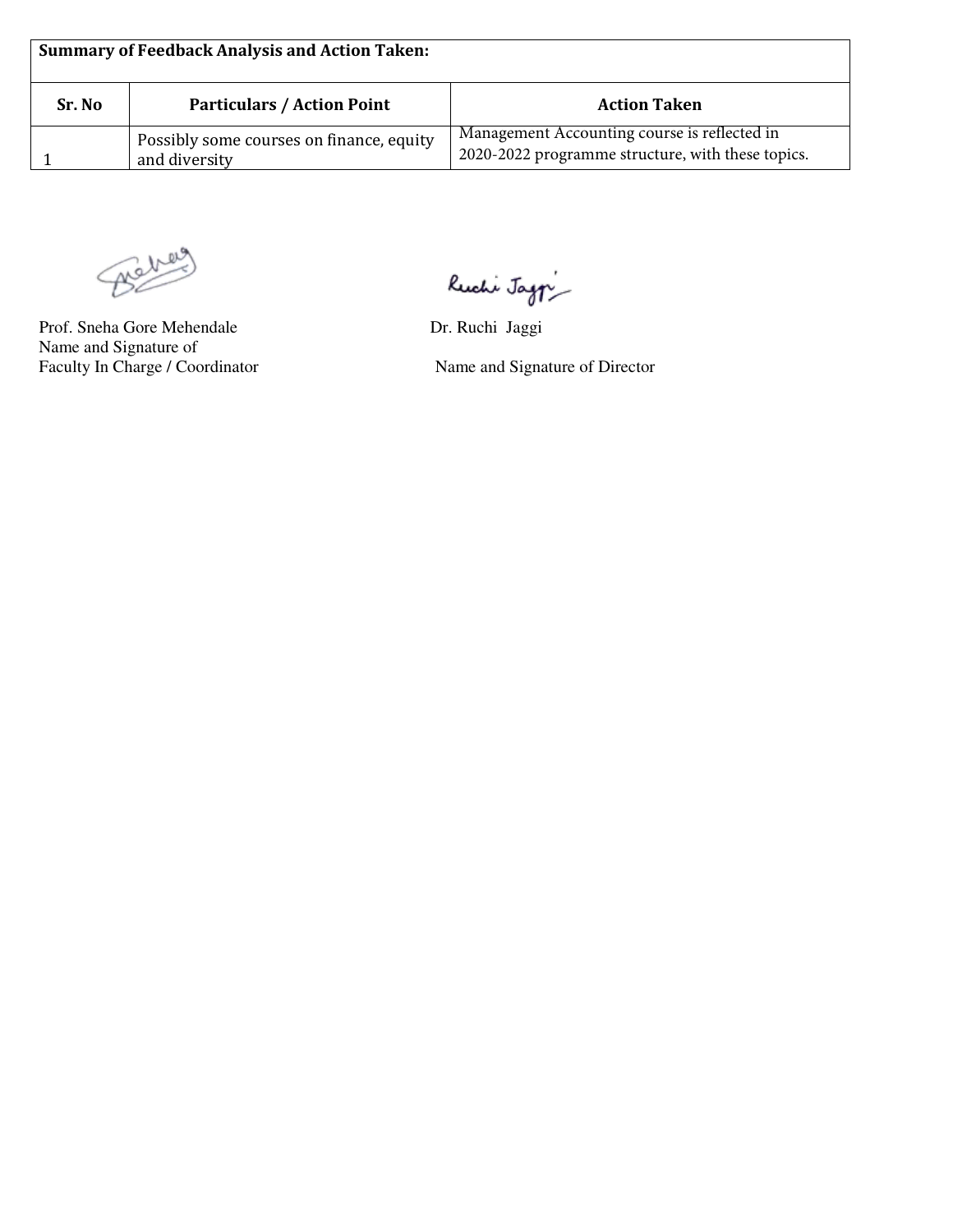

Symbiosis International University (Established under section 3 of the UGC Act 1956 vide notification No. F9-12/2001-U.3 Govt. of India) Accredited by NAAC with 'A' grade Founder : Prof. Dr. S. B. Mujumdar M.Sc. Ph.D. (Awarded Padma Bhushan and Padma Shri by President of India)

Name of the Institute: Symbiosis Institute of Media and Communication

Name of the Program: Master of Business Administration (Communication Management)

## Employers Feedback for design and review of syllabus

Academic Year: 2016-17

The organizations visiting SIMC to recruit students are given a short questionnaire to gauge what they feel about the curriculum. The copy of curriculum is already sent to them over e-mail before the placement process begins. The feedback is usually taken from 4 to 5 recruiters and action is taken on feasible and actionable items after a deliberation by faculty members. For ex. Recruiters voiced out a need that MBA students should have a basic knowledge of management accounting, so such course was started after a year.

No. of Respondents: 5

| Sr No    | Question                                                                                                                                   | <b>Strongly Agree Agree</b> |                                                                            | Neutral        | <b>Disagree</b> | Strongly<br><b>Disagree</b> |
|----------|--------------------------------------------------------------------------------------------------------------------------------------------|-----------------------------|----------------------------------------------------------------------------|----------------|-----------------|-----------------------------|
| l1       | The curriculum at<br>SIMC has a good<br>blend of theory and<br>practical aspects.                                                          | $\mathbf{0}$                | 3                                                                          | $\overline{2}$ | 0               | $\mathbf{0}$                |
| l2       | The students of the<br>programme are<br>adequately trained<br>in terms of<br>knowledge, skills<br>and values                               | $\mathbf{0}$                | 3                                                                          | $\mathbf{1}$   | 1               | $\mathbf{0}$                |
| l3       | The students of the<br>programme<br>demonstrates the<br>ability to learn new<br>things quickly, to<br>adapt, to the dynamic<br>environment | $\mathbf{0}$                | 2                                                                          | 2              | $\mathbf{1}$    | $\mathbf{0}$                |
| specify. | Would you recommend any new<br>course / topic to be added in the<br>program structure? If yes, please                                      |                             | Yes: $2$<br>How to deal with client during crisis<br>Management accounting |                | No:<br>3        |                             |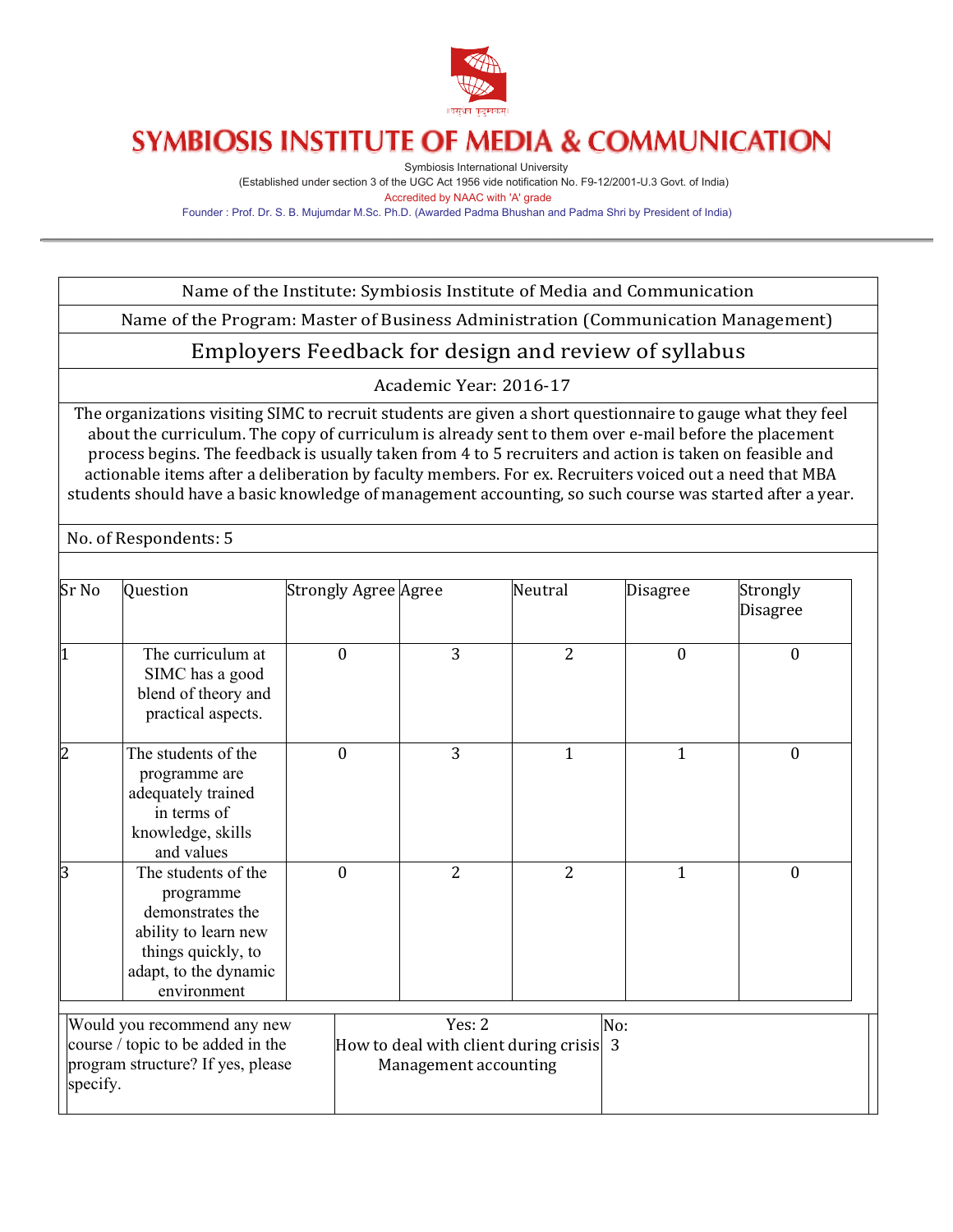| Summary of Feedback Analysis and Action Taken: |                                                                                                                    |                                                                                                                                                                        |  |  |  |  |  |
|------------------------------------------------|--------------------------------------------------------------------------------------------------------------------|------------------------------------------------------------------------------------------------------------------------------------------------------------------------|--|--|--|--|--|
| Sr. No                                         | Particulars / Action Point                                                                                         | <b>Action Taken</b>                                                                                                                                                    |  |  |  |  |  |
|                                                | A feedback given was echoed by couple of<br>recruiters, about the need to teach<br>students management accounting. | After deliberation amongst faculty members over<br>the need and feasibility, a course on management<br>accounting was started in the academic year 2018                |  |  |  |  |  |
|                                                | Crisis communication was suggested to<br>be taught                                                                 | The PR specialization students learn crisis<br>communication through the usage of rel life cases,<br>taught by industry professionals coming as a<br>visiting faculty. |  |  |  |  |  |

D)

Name and Signature of

Prof. Sneha Gore Mehendale Dr. Ruchi Jaggi

Faculty In-Charge / Coordinator Name and Signature of Director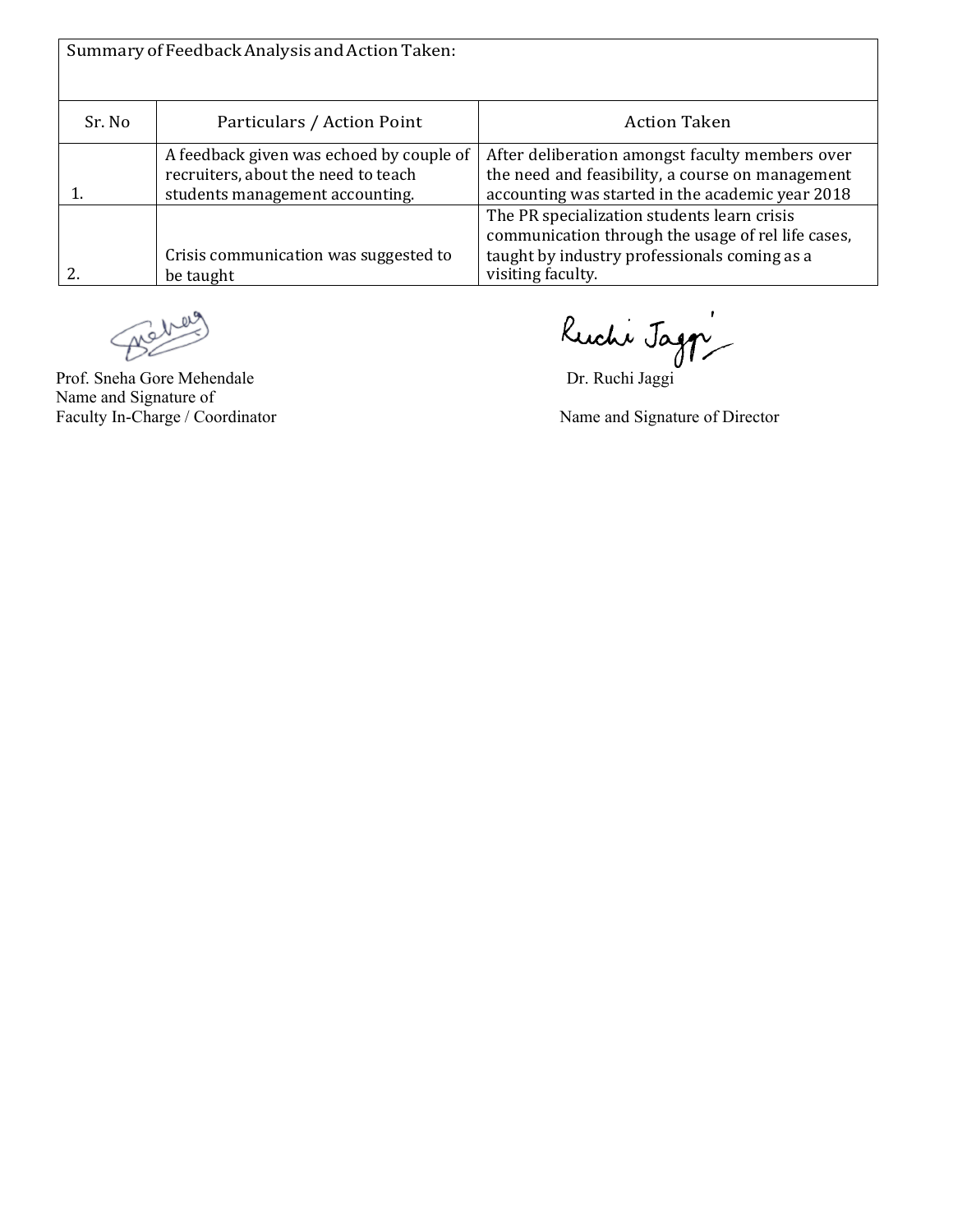

(Established under section 3 of the UGC Act 1956 vide notification No. F9-12/2001-U.3 Govt. of India) Accredited by NAAC with 'A' grade

Founder : Prof. Dr. S. B. Mujumdar M.Sc. Ph.D. (Awarded Padma Bhushan and Padma Shri by President of India)

Name of the Institute: Symbiosis Institute of Media and Communication

Name of the Program: Master of Business Administration (Communication Management)

### Students Feedback for design and review of syllabus

Academic Year: 2016-2017

The students were given a simple feedback form to fill which had a few likert-scale based questions as well as qualitative feedback is sought. Based on the students' feedback feasibility,the suggestions are incorporated. Due action was taken on suggestions like incorporation of courses on public policy and datajournalism.

No. of Respondents: 115

| Sr No          | Question                                                                                                      | Strongly<br>Disagree | Disagree     | Neutral | Agree | <b>Strongly Agree</b> |
|----------------|---------------------------------------------------------------------------------------------------------------|----------------------|--------------|---------|-------|-----------------------|
| $\mathbf{1}$   | The topics were<br>overlapping with the<br>courses taught<br>earlier/during the<br>semester                   | 9                    | 29           | 33      | 31    | 22                    |
| $\overline{2}$ | was informed about<br>our expected<br>competencies and<br>what is the outcome<br>of the programme             | $\mathbf{1}$         | $\mathbf{1}$ | 21      | 68    | 24                    |
| 3              | The curriculum is<br>relevant and offers<br>flexibility to meet my<br>learning needs                          | $\theta$             | $\mathbf{0}$ | 57      | 41    | 17                    |
| 4.             | Adequate co-<br>curricular learning<br>opportunities are<br>provided to support<br>my curricular<br>learning. | $\overline{2}$       | 4            | 44      | 51    | 14                    |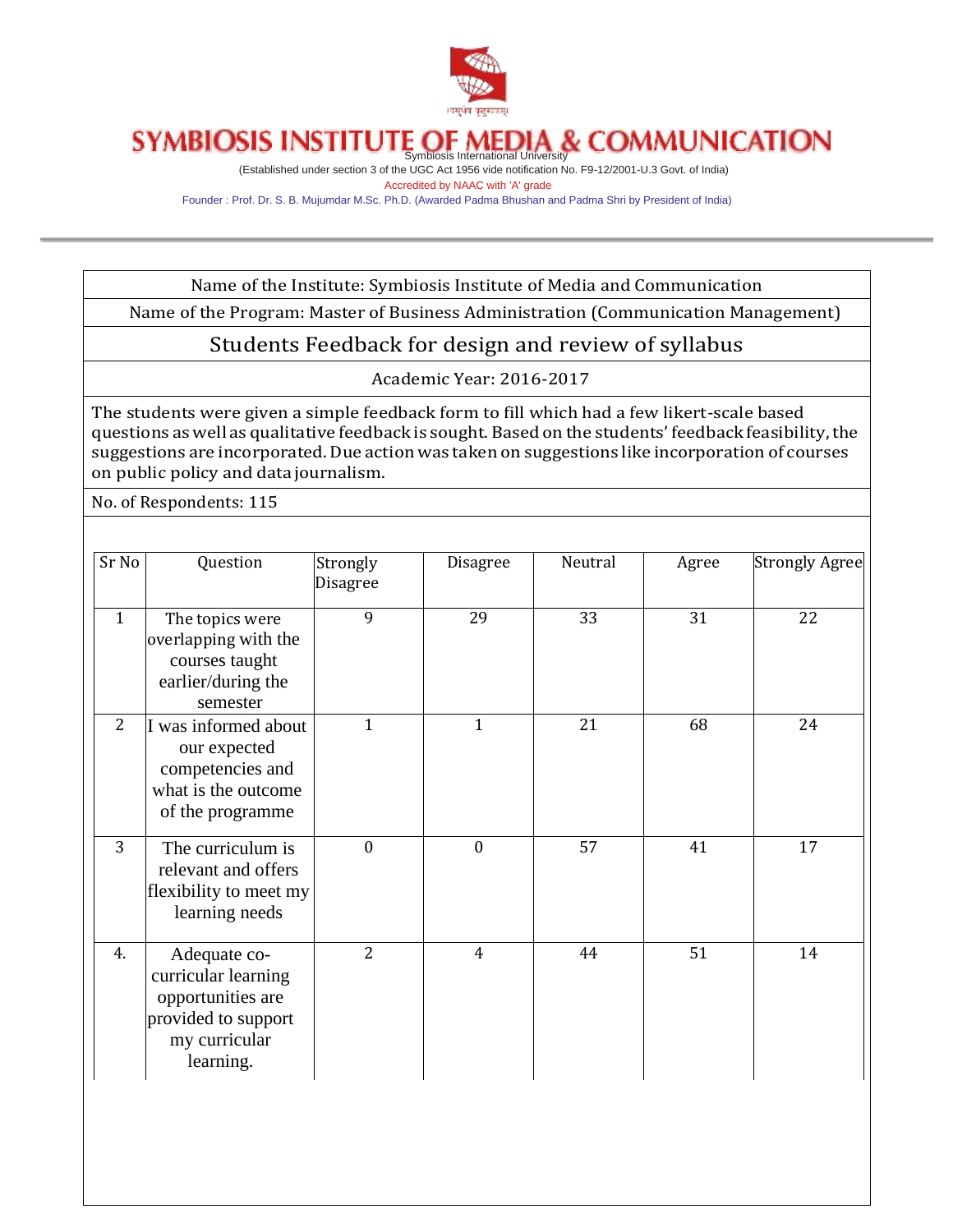| Summary of Feedback Analysis and Action Taken: |                                                                                                                   |                                                                                                                                                              |  |  |  |  |  |
|------------------------------------------------|-------------------------------------------------------------------------------------------------------------------|--------------------------------------------------------------------------------------------------------------------------------------------------------------|--|--|--|--|--|
| Sr. No                                         | Particulars / Action Point                                                                                        | <b>Action Taken</b>                                                                                                                                          |  |  |  |  |  |
|                                                | A Basic Introduction to AI and Machine<br>learning basics could be done                                           | The programme structure of 2019-21<br>incorporated a course on basics of AI                                                                                  |  |  |  |  |  |
|                                                | More real-life problem-solving skills<br>could be taught using case study<br>methods and more practical knowledge | 'Case studies in PR' was included as a course,<br>more industry professionals are onboarded to<br>teach crucial realistic industry problem solving<br>skills |  |  |  |  |  |

Beher

Prof. Sneha Gore Mehendale Dr Ruchi Jaggi Name and Signature of<br>Faculty In Charge / Coordinator

Ruchi Jag $\eta$ 

Name and Signature of Director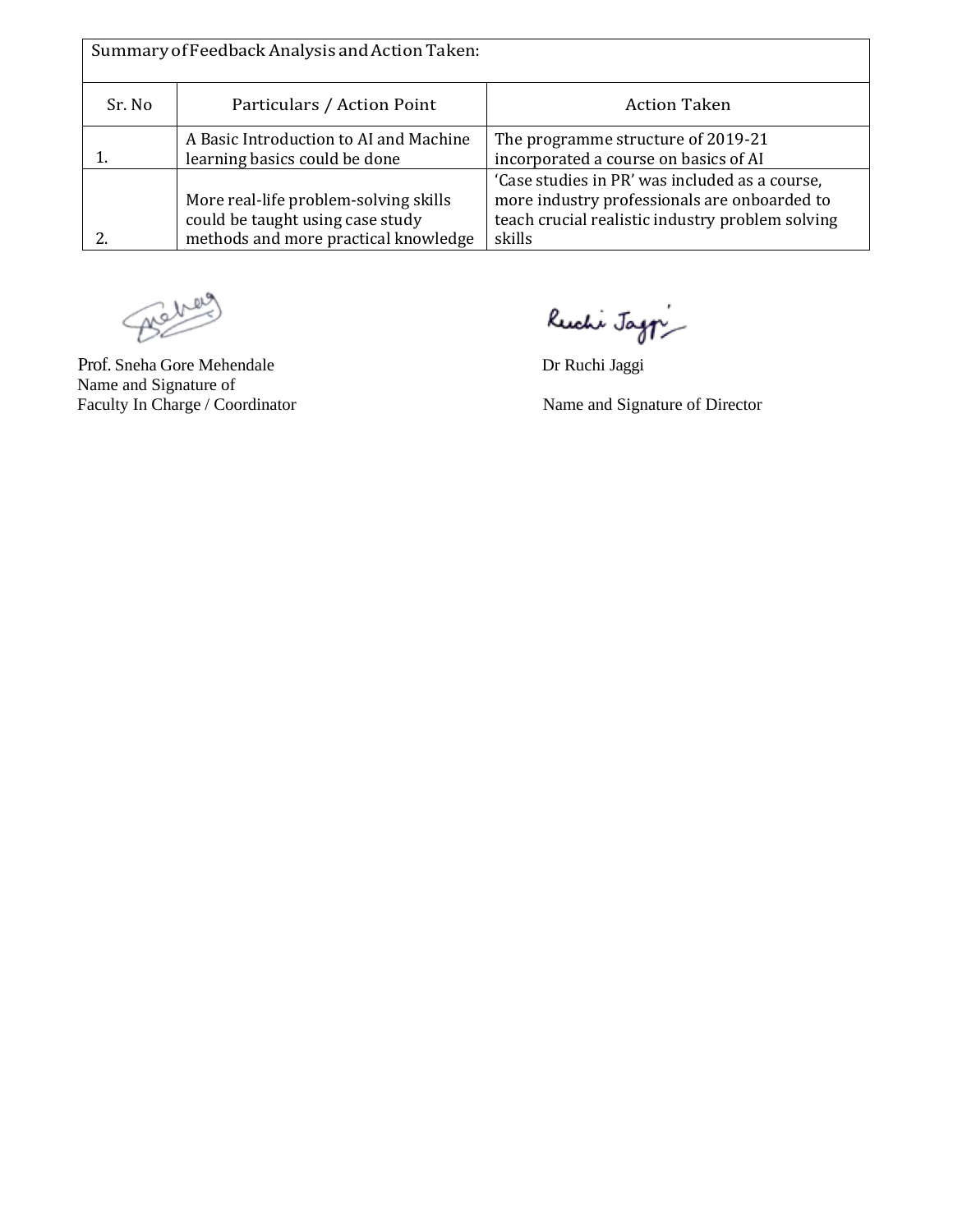

Symbiosis International University (Established under section 3 of the UGC Act 1956 vide notification No. F9-12/2001-U.3 Govt. of India) Accredited by NAAC with 'A' grade

Founder : Prof. Dr. S. B. Mujumdar M.Sc. Ph.D. (Awarded Padma Bhushan and Padma Shri by President of India)

Name of the Institute: Symbiosis Institute of Media and Communication

Name of the Program: Master of Arts (Mass Communication)

Teachers Feedback for design and review of syllabus

Academic Year: 2016-2017

No. of Respondents: 10

The teachers were given a simple feedback form to fill which had a few likert-scale based questions as well as qualitative feedback. Based on the teachers' feedback feasibility, the suggestions are incorporated herein.

| Sr No          | Question                                                                                                                                                | Excellent | Very Good      | Good         | Average          | Bad              |
|----------------|---------------------------------------------------------------------------------------------------------------------------------------------------------|-----------|----------------|--------------|------------------|------------------|
| $\overline{1}$ | I am given enough<br>freedom to contribute<br>my ideas on                                                                                               | 7         | $\overline{2}$ | $\mathbf{1}$ | $\mathbf{0}$     | $\mathbf{0}$     |
|                | curriculum design and<br>development.                                                                                                                   |           |                |              |                  |                  |
| 2              | The faculty<br>members/teachers are<br>supported with<br>adequate learning<br>resources.                                                                | 8         | $\mathbf{1}$   | $\mathbf{1}$ | $\mathbf{0}$     | $\mathbf{0}$     |
| 3              | The faculty<br>members/teachers are<br>encouraged to<br>establish linkages with<br>Industry.                                                            | 7         | $\overline{2}$ | $\mathbf{1}$ | $\mathbf{0}$     | $\boldsymbol{0}$ |
| 4              | The syllabus is<br>relevant and adequate<br>in terms of scope,<br>depth and choice to<br>help develop the<br>required competencies<br>amongst students. | 8         | $\mathbf{1}$   | $\mathbf{1}$ | $\boldsymbol{0}$ | $\boldsymbol{0}$ |
| 5              | Would you<br>recommend any new<br>course / topic to be<br>added in the program<br>structure?                                                            | 8         | $\mathbf{1}$   | $\mathbf{1}$ | $\mathbf{0}$     | $\boldsymbol{0}$ |